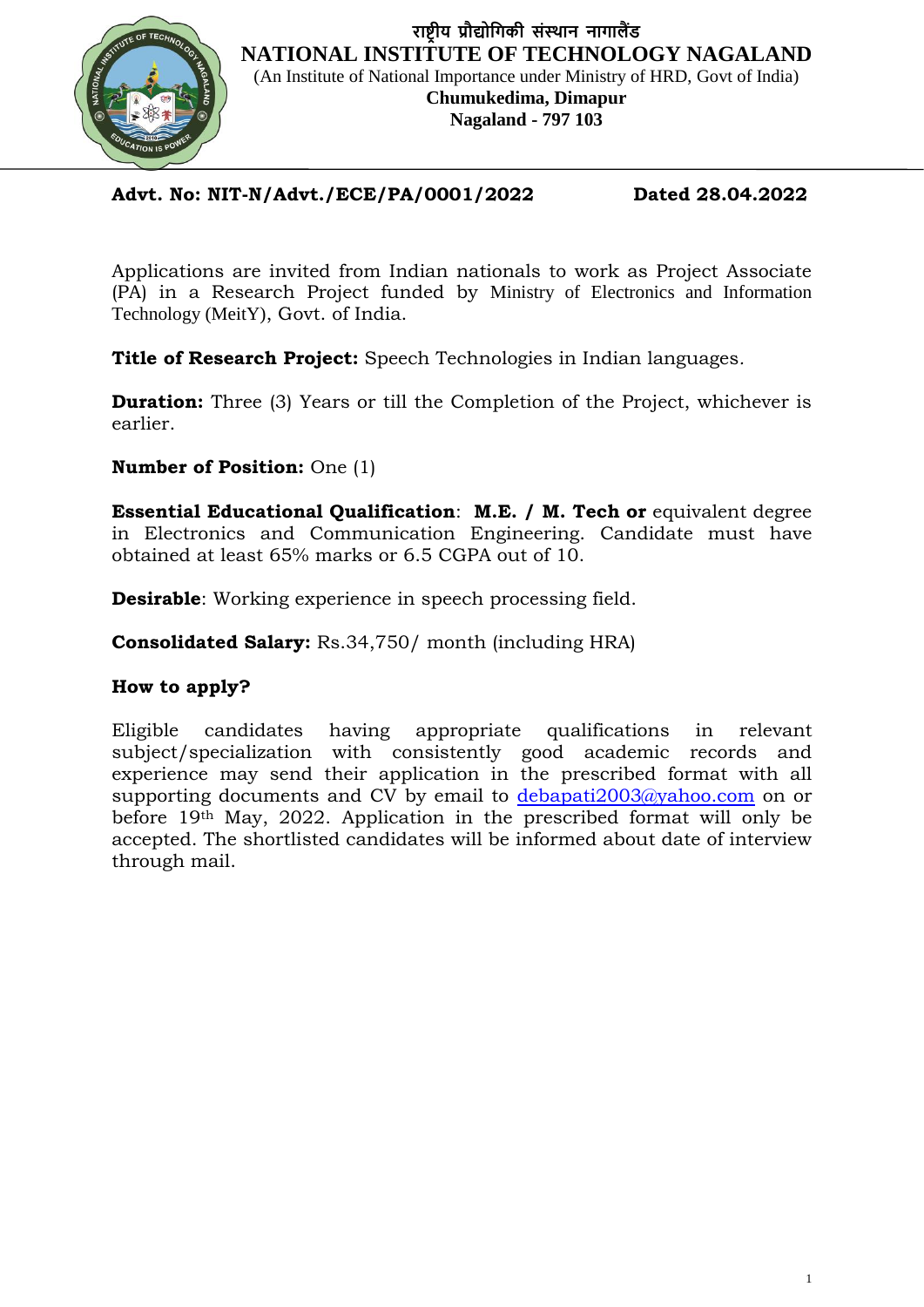### **Terms and Conditions:**

- The appointment is purely temporary on contractual basis which will be renewed every year subject to satisfactory performance.
- Original documents of mark sheets/ degree/certificates/age proof and other testimonials must be presented at the time of interview.
- No TA/DA shall be paid to candidates for attending the Interview.
- PI reserves the right to fill up the post, not to fill up the post or cancel the advertisement in whole or partly without assigning any reason.
- The decision of the Principle Investigator (PI) in this regard will be final.

## **Short Listed candidate will be notified through Email for the interview.**

**Venue:** Administrative Block, NIT Nagaland Chumukedima, Dimapur - 797 103

One set of photocopies of all certificates and one passport size self-attested photo are to be produced with the application at the time of Interview. Original certificates shall be shown at the time of Interview for verification.

> **Registrar 28/04/2022**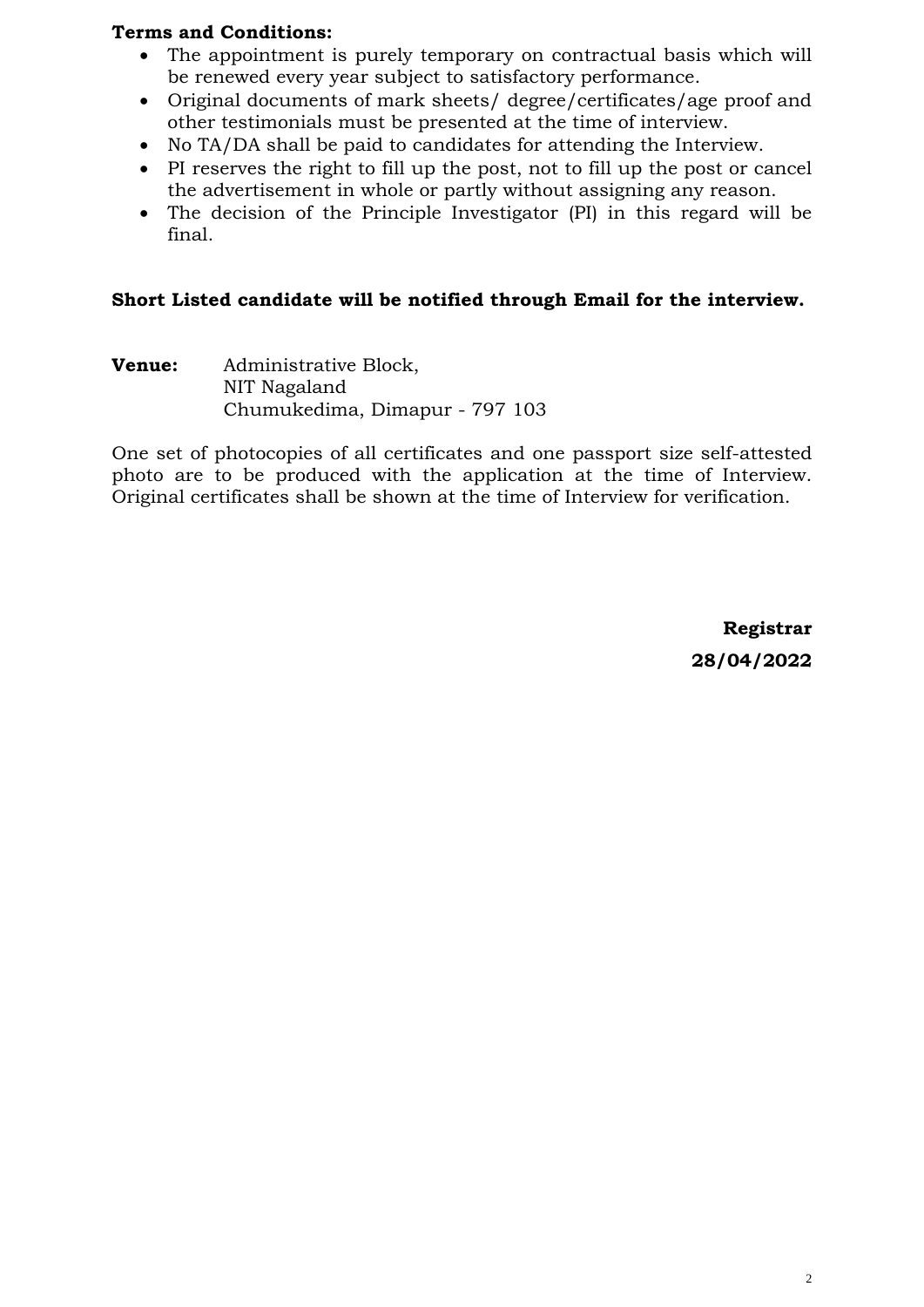

राष्ट्रीय प्रौद्योगिकी संस्थान नागालैंड NATIONAL INSTITUTE OF TECHNOLOGY NAGALAND (An Institute of National Importance under Ministry of HRD, Govt of India) Chumukedima, Dimapur

Nagaland - 797 103

# Advt. No: NIT-N/Advt./ECE/PA/0001/2022

Dated 28.04.2022

|                                                           | <b>Affix Latest</b><br>Color<br><b>Passport</b> |
|-----------------------------------------------------------|-------------------------------------------------|
|                                                           |                                                 |
| <b>Please use BLOCK LETTERS:</b>                          |                                                 |
|                                                           |                                                 |
| 2. Father's/Husband's Name:Father's/Husband's Nationality |                                                 |
| 3. Present Address:                                       |                                                 |
|                                                           |                                                 |
|                                                           |                                                 |
|                                                           |                                                 |
|                                                           |                                                 |
|                                                           |                                                 |
|                                                           |                                                 |
|                                                           |                                                 |
|                                                           |                                                 |
|                                                           |                                                 |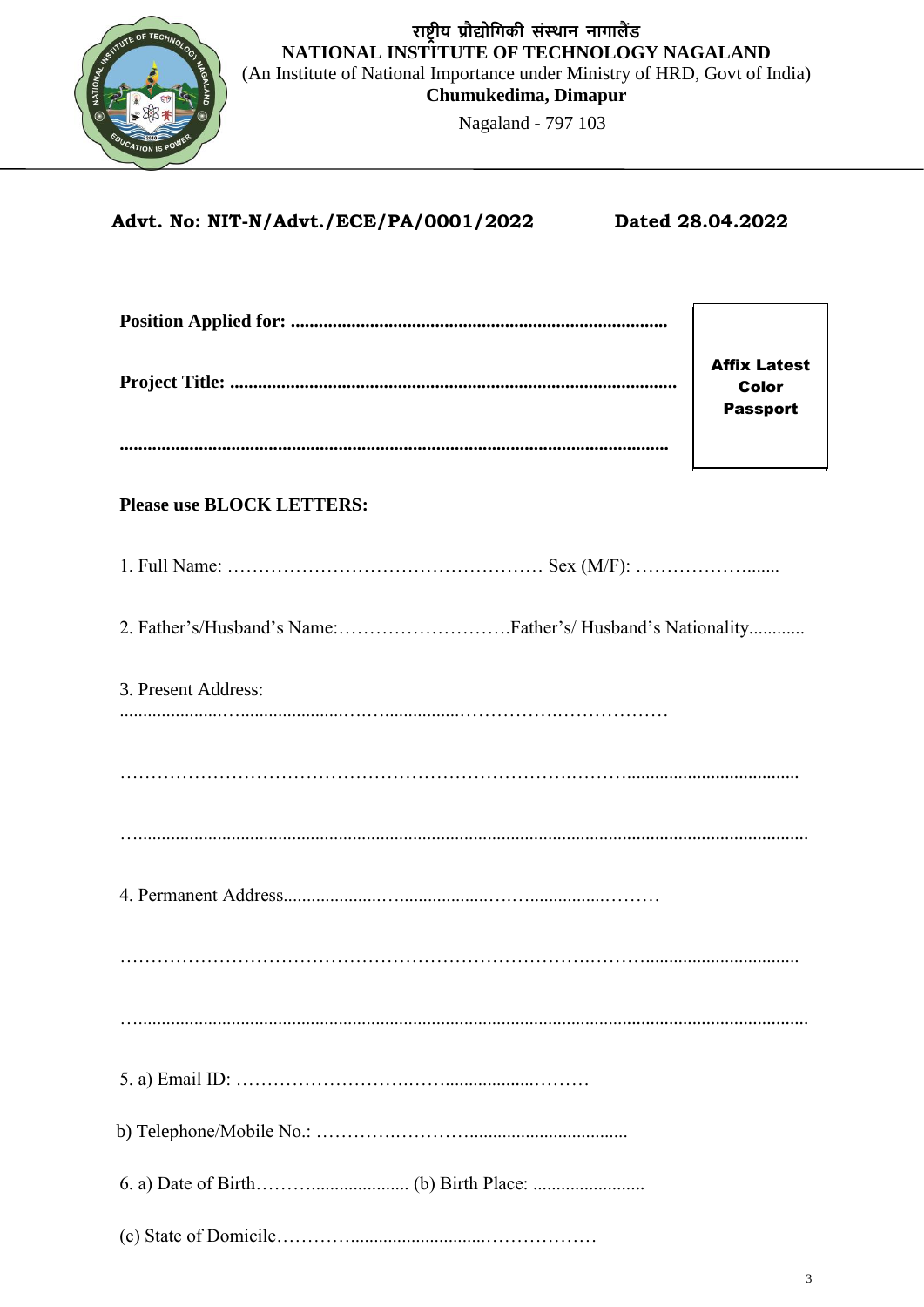7. Citizenship: …..…………………………………………………………………….….

8.\* Do you belong to:(a) Scheduled Caste-Yes/No (b) Scheduled Tribe -Yes/No (c) OBC -Yes/No

9. Academic and Professional Qualifications (From High School onwards): Attach self- attested certificate

| Degree/<br><b>Diploma</b> | <b>Subject</b> | Percentage<br>of Marks<br>or Grade | Name of Univ./<br><b>Institution</b> | <b>Duration</b><br>of Course | <b>Month</b><br>& year<br>of<br>passing |
|---------------------------|----------------|------------------------------------|--------------------------------------|------------------------------|-----------------------------------------|
|                           |                |                                    |                                      |                              |                                         |
|                           |                |                                    |                                      |                              |                                         |
|                           |                |                                    |                                      |                              |                                         |
|                           |                |                                    |                                      |                              |                                         |

**Complete information of qualifying examination for masters:**

**(NET/GATE/ Equivalent Exam, score, year of passing and validity, discipline, marks, all India Rank etc, if any)**

Publications and Patents: **(Please attach list of publications in SCI journals with full** 

| references and corresponding with those in the list) (If available) |
|---------------------------------------------------------------------|
|                                                                     |
|                                                                     |
|                                                                     |
|                                                                     |
|                                                                     |

11. Experience held: (Please attached copy of experience certificate)

| <b>Position</b> | <b>Name of</b>             | <b>Dates</b> |    |  |        |  |  |  |  |  |  |  |  | Pay/Wages | <b>Nature of</b> |
|-----------------|----------------------------|--------------|----|--|--------|--|--|--|--|--|--|--|--|-----------|------------------|
|                 | <b>Organization/Agency</b> | <b>From</b>  | To |  | duties |  |  |  |  |  |  |  |  |           |                  |
|                 |                            |              |    |  |        |  |  |  |  |  |  |  |  |           |                  |
|                 |                            |              |    |  |        |  |  |  |  |  |  |  |  |           |                  |
|                 |                            |              |    |  |        |  |  |  |  |  |  |  |  |           |                  |